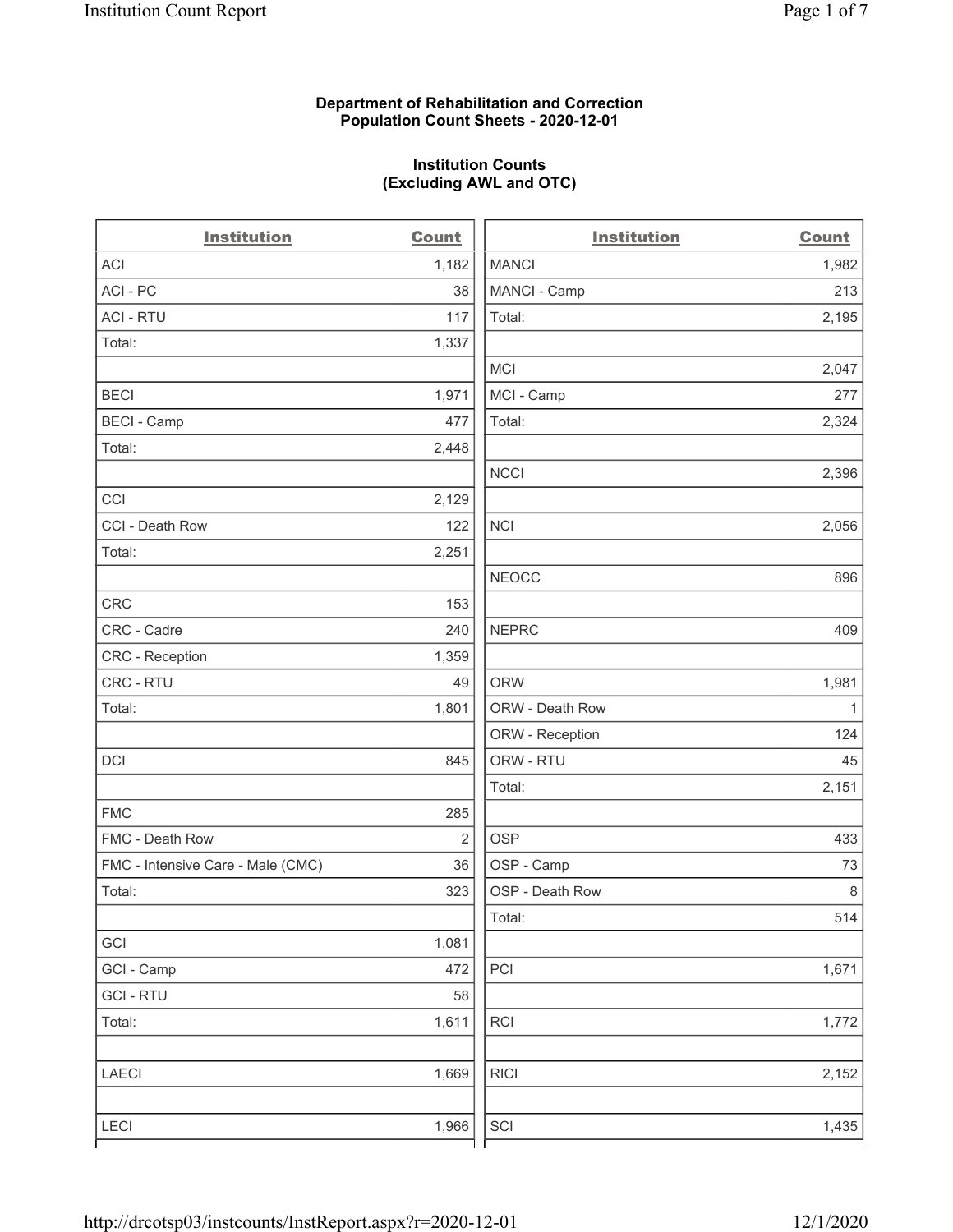|                          | 169   |                  |       |
|--------------------------|-------|------------------|-------|
| LECI - Camp              |       |                  |       |
| Total:                   | 2,135 | <b>SOCF</b>      | 1,199 |
|                          |       | SOCF - RTU       | 1     |
| LOCI                     | 1,980 | Total:           | 1,200 |
| LORCI                    | 594   | <b>TCI</b>       | 943   |
| LORCI - Cadre            | 189   | TCI - Camp       | 307   |
| <b>LORCI - Reception</b> | 579   | Total:           | 1,250 |
| Total:                   | 1,362 |                  |       |
|                          |       | <b>TOCI</b>      | 669   |
| <b>MACI</b>              | 920   | TOCI - PC        | 139   |
| MACI - Minimum           | 1,088 | Total:           | 808   |
| Total:                   | 2,008 |                  |       |
|                          |       | <b>WCI</b>       | 1,113 |
|                          |       | <b>WCI - RTU</b> | 33    |

Total Population: 44,145

\* The Total Population includes 30 Offenders with Reason Codes 30 & 31. \*\* The Total Population includes 35 Offenders with Reason Code 0A.

Total: 1,146

# Male Population by Security Level (Include AWL and Exclude OTC)

| <b>Security Level</b>  |                   | <b>Body</b> | AWL | $(-OTC)$ | <b>Total</b> |
|------------------------|-------------------|-------------|-----|----------|--------------|
| Total Level E          |                   | 927         | 6   | 6        | 927          |
| Total Level 4          |                   | 1,377       | 8   | 6        | 1,379        |
| Total Level 3          |                   | 9,557       | 80  | 75       | 9,562        |
| Total Level 2          |                   | 14,989      | 92  | 82       | 14,999       |
| Total Level 1          |                   | 13,675      | 75  | 55       | 13,695       |
| <b>Total Death Row</b> |                   | 136         |     |          | 137          |
|                        | <b>Total Male</b> | 40,661      | 262 | 224      | 40,699       |

## Female Population by Institution (Include AWL and Exclude OTC)

| <b>Institution</b>     | <b>Body</b> | <b>AWL</b> | $(-OTC)$ | <b>Total</b> |
|------------------------|-------------|------------|----------|--------------|
| <b>DCI</b>             | 844         |            | 4        | 844          |
| <b>FMC</b>             |             |            |          |              |
| <b>NEPRC</b>           | 409         |            |          | 409          |
| <b>ORW</b>             | 1,981       | 18         | 12       | 1,987        |
| <b>ORW - Death Row</b> |             | 0          | 0        |              |
|                        |             |            |          |              |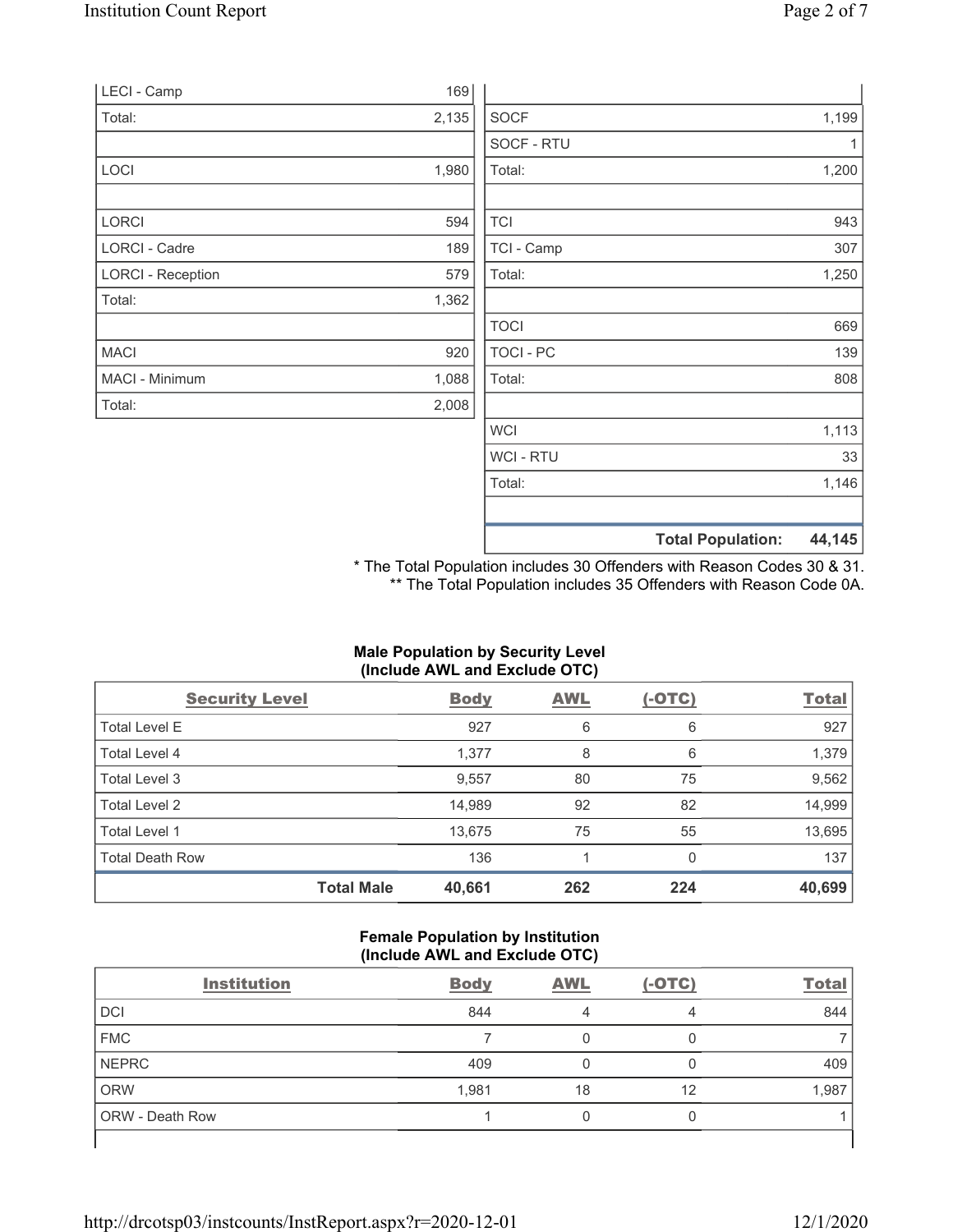| <b>ORW</b> - Reception |                          | 124    |     |     | 125    |
|------------------------|--------------------------|--------|-----|-----|--------|
| ORW - RTU              |                          | 45     |     |     | 45     |
|                        | <b>Total Female</b>      | 3.411  | 23  | 16  | 3,418  |
|                        |                          |        |     |     |        |
|                        | <b>Total Population:</b> | 44.072 | 285 | 240 | 44,117 |

## Male Population by Institution: Security Level 5 and E (Include AWL and Exclude OTC)

| <b>Institution</b> |                      | <b>Body</b>      | <b>AWL</b>                | $(-OTC)$            | <b>Total</b>     |
|--------------------|----------------------|------------------|---------------------------|---------------------|------------------|
| CCI                |                      | 1                | $\mathsf{O}\xspace$       | $\mathsf{O}\xspace$ | $\mathbf{1}$     |
| CRC                |                      | 1                | $\mathbf{1}$              | 1                   | 1                |
| CRC - RTU          |                      | $\sqrt{4}$       | $\mathsf{O}\xspace$       | $\mathsf{O}\xspace$ | $\sqrt{4}$       |
| ${\sf FMC}$        |                      | $\overline{2}$   | $\mathsf{O}\xspace$       | $\mathsf{O}\xspace$ | $\sqrt{2}$       |
| <b>LAECI</b>       |                      | $\overline{4}$   | $\mathbf 0$               | $\mathsf{O}\xspace$ | $\overline{4}$   |
| LECI               |                      | $\,8\,$          | $\mathsf 0$               | $\mathsf 0$         | $\,8\,$          |
| LORCI              |                      | $\mathfrak{S}$   | $\mathsf{O}\xspace$       | $\mathsf{O}\xspace$ | $\mathfrak{S}$   |
| <b>MACI</b>        |                      | 19               | $\mathbf 0$               | $\mathsf{O}\xspace$ | 19               |
| <b>MANCI</b>       |                      | 19               | $\mathbf 0$               | $\mathsf{O}\xspace$ | 19               |
| <b>NCCI</b>        |                      | $\mathbf{1}$     | $\mathsf 0$               | $\mathsf 0$         | $\mathbf{1}$     |
| NEOCC              |                      | $\boldsymbol{9}$ | $\mathbf 0$               | $\mathsf{O}\xspace$ | $\boldsymbol{9}$ |
| OSP                |                      | 187              | $\mathbf{1}$              | 1                   | 187              |
| RCI                |                      | 14               | $\mathsf 0$               | $\mathsf 0$         | 14               |
| <b>RICI</b>        |                      | 1                | $\mathbf 0$               | $\mathsf{O}\xspace$ | 1                |
| SOCF               |                      | 518              | $\ensuremath{\mathsf{3}}$ | 3                   | 518              |
| <b>TCI</b>         |                      | 10               | $\mathsf 0$               | $\mathsf{O}\xspace$ | 10               |
| <b>TOCI</b>        |                      | 110              | $\mathbf{1}$              | 1                   | 110              |
| TOCI - PC          |                      | 1                | $\mathbf 0$               | $\mathbf 0$         | $\mathbf{1}$     |
| <b>WCI</b>         |                      | 10               | $\mathsf 0$               | $\mathsf 0$         | $10$             |
| WCI - RTU          |                      | $\,$ 5 $\,$      | $\mathbf 0$               | $\mathsf{O}\xspace$ | $\sqrt{5}$       |
|                    | <b>Total Level 5</b> | 927              | $\bf 6$                   | $6\phantom{1}6$     | 927              |

# Male Population by Institution: Security Level 4 (Include AWL and Exclude OTC)

| <b>Institution</b>                | <b>Body</b> | <b>AWL</b> | $(-OTC)$ | Total |
|-----------------------------------|-------------|------------|----------|-------|
| ACI                               |             |            |          |       |
| CRC                               |             |            |          |       |
| CRC - Reception                   |             |            |          |       |
| CRC - RTU                         |             |            |          |       |
| FMC - Intensive Care - Male (CMC) |             |            |          |       |
|                                   |             |            |          |       |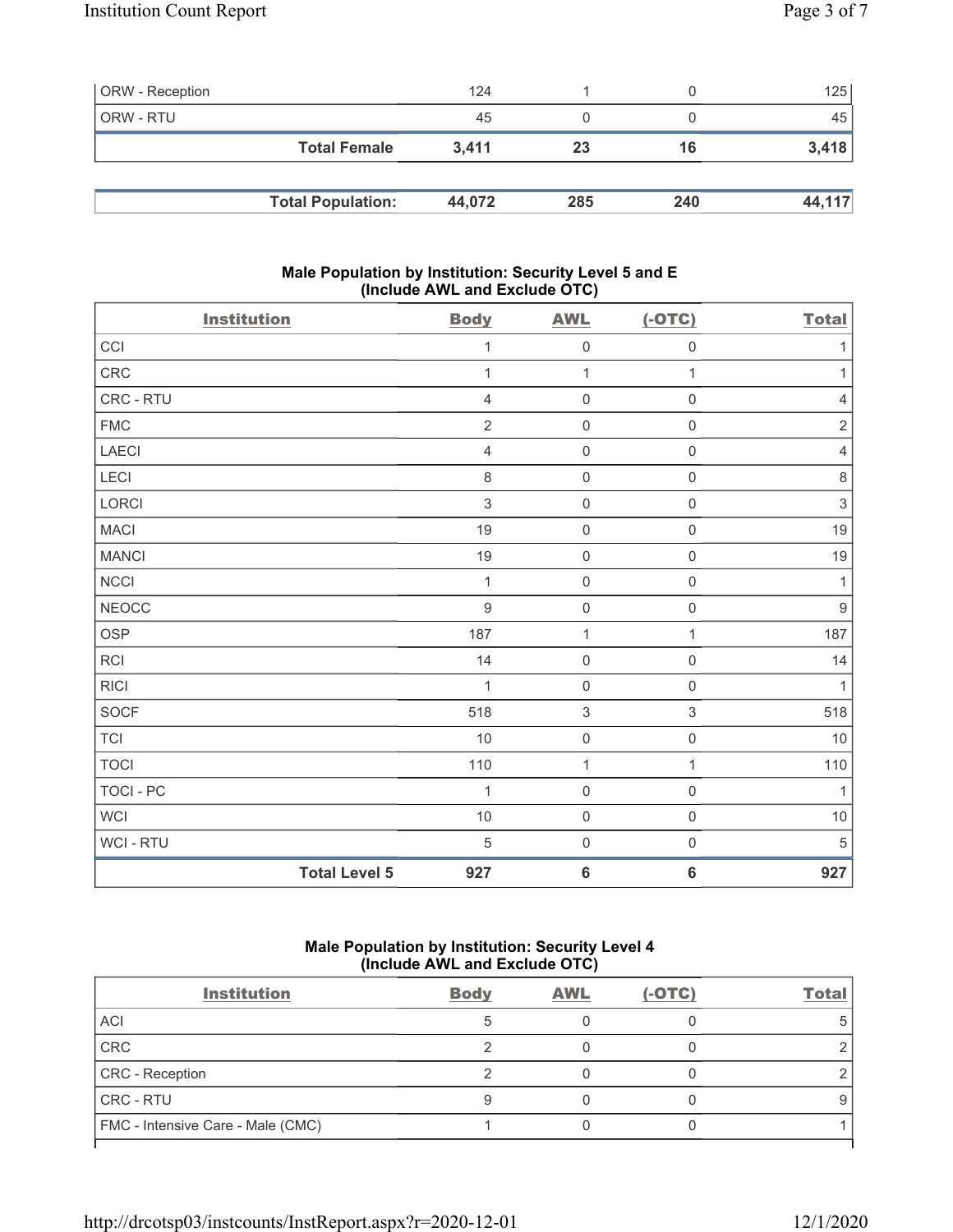| LOCI                 | 0                             |              |          | $\mathbf{0}$ |
|----------------------|-------------------------------|--------------|----------|--------------|
| LORCI                | 5                             |              |          | 5            |
| <b>LORCI - Cadre</b> | 2                             | 0            | 0        | 2            |
| <b>MACI</b>          | 15                            | 0            |          | 15           |
| OSP                  | 208                           | $\mathbf 0$  | O        | 208          |
| <b>SOCF</b>          | 588                           | 3            | 3        | 588          |
| SOCF - RTU           |                               | $\mathbf 0$  | 0        |              |
| <b>TOCI</b>          | 525                           | 3            |          | 527          |
| TOCI - PC            | 10                            | 0            | 0        | 10           |
| <b>WCI</b>           |                               | $\mathbf 0$  | 0        | 1            |
| WCI - RTU            | 3                             | $\mathbf{0}$ | $\Omega$ | 3            |
|                      | <b>Total Level 4</b><br>1,377 | 8            | 6        | 1,379        |

#### Male Population by Institution: Security Level 3 (Include AWL and Exclude OTC)

| <b>Institution</b>                | <b>Body</b>    | <b>AWL</b>                | $(-OTC)$            | <b>Total</b>   |
|-----------------------------------|----------------|---------------------------|---------------------|----------------|
| <b>ACI</b>                        | 18             | $\mathbf{1}$              | 1                   | 18             |
| ACI - PC                          | $\overline{7}$ | $\mathsf 0$               | $\mathsf{O}\xspace$ | $\overline{7}$ |
| <b>ACI - RTU</b>                  | $\mathbf{1}$   | $\mathbf 0$               | $\mathsf 0$         | $\mathbf{1}$   |
| <b>BECI</b>                       | 5              | $\mathsf 0$               | $\mathsf{O}\xspace$ | $\sqrt{5}$     |
| CCI                               | 39             | $\mathbf 0$               | $\mathsf 0$         | 39             |
| CRC                               | 46             | $\mathfrak{S}$            | $\overline{2}$      | 47             |
| CRC - Cadre                       | 10             | $\mathbf 0$               | $\mathbf 0$         | 10             |
| CRC - Reception                   | 779            | 10                        | 10                  | 779            |
| CRC - RTU                         | 36             | $\mathsf 0$               | $\mathsf{O}\xspace$ | 36             |
| <b>FMC</b>                        | $\overline{4}$ | $\mathsf 0$               | $\mathsf{O}\xspace$ | $\sqrt{4}$     |
| FMC - Intensive Care - Male (CMC) | $\overline{2}$ | $\mathsf{O}\xspace$       | $\mathsf{O}\xspace$ | $\overline{2}$ |
| LAECI                             | 30             | $\mathbf{1}$              | $\mathbf{1}$        | 30             |
| LECI                              | 1,355          | $\ensuremath{\mathsf{3}}$ | 3                   | 1,355          |
| LOCI                              | $\overline{7}$ | $\mathbf 0$               | $\mathsf{O}\xspace$ | $\overline{7}$ |
| <b>LORCI</b>                      | 267            | 30                        | 30                  | 267            |
| <b>LORCI - Cadre</b>              | 44             | $\mathsf{O}\xspace$       | $\mathbf 0$         | 44             |
| <b>LORCI - Reception</b>          | 118            | $\mathsf{O}\xspace$       | $\mathsf{O}\xspace$ | 118            |
| <b>MACI</b>                       | 773            | $\overline{4}$            | $\mathfrak{S}$      | 774            |
| <b>MANCI</b>                      | 1,664          | $10$                      | 10                  | 1,664          |
| MCI                               | 25             | $\mathsf{O}\xspace$       | $\mathsf 0$         | 25             |
| <b>NCCI</b>                       | 56             | $\mathsf{O}\xspace$       | $\mathbf 0$         | 56             |
| <b>NCI</b>                        | 23             | 1                         | $\mathbf{1}$        | 23             |
| <b>NEOCC</b>                      | 748            | $\mathbf{1}$              | 1                   | 748            |
| <b>OSP</b>                        | $\,6\,$        | $\mathbf 0$               | $\mathsf{O}\xspace$ | $\,6\,$        |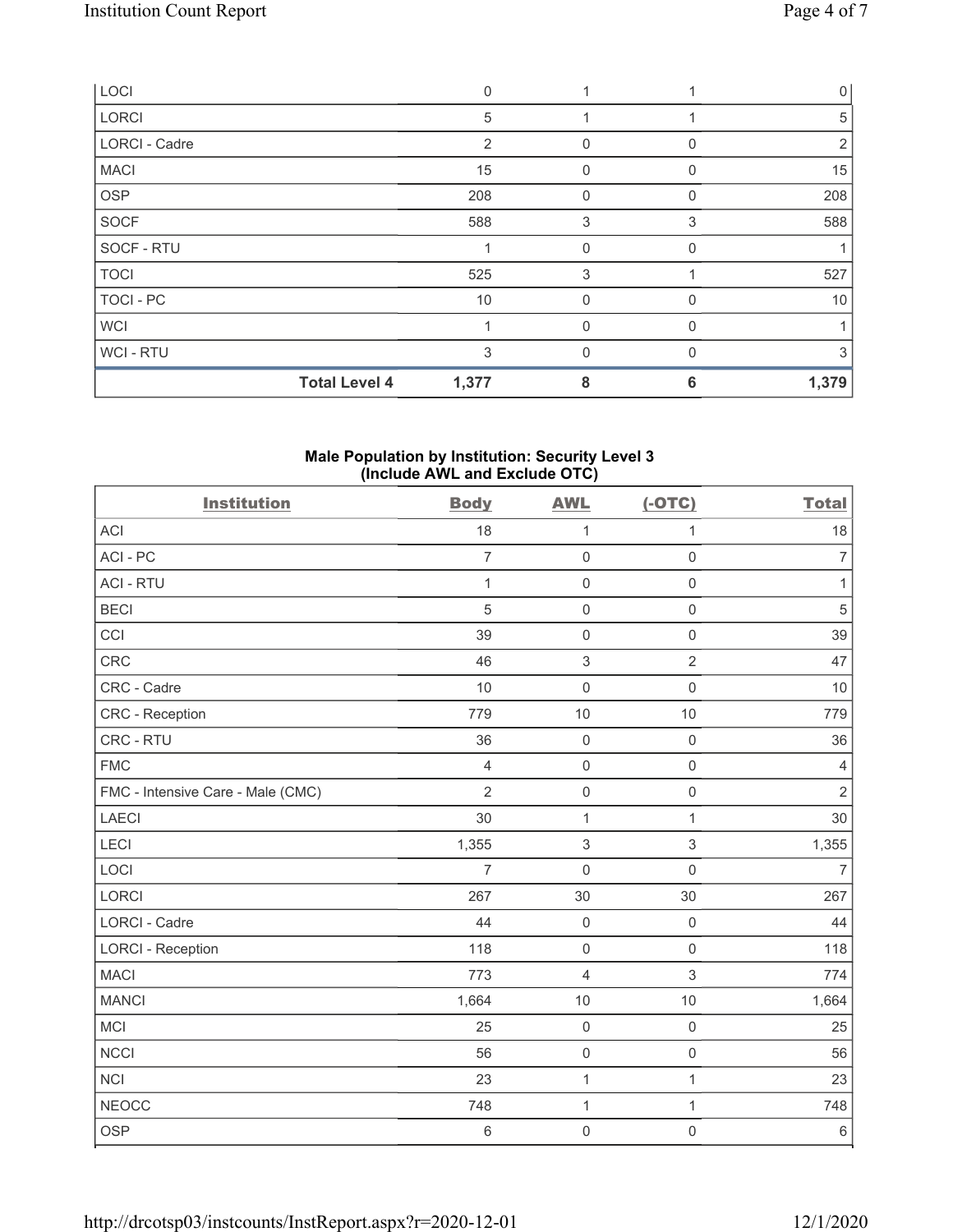| PCI              |                      | 32    | 1              | 0           | 33    |
|------------------|----------------------|-------|----------------|-------------|-------|
| <b>RCI</b>       |                      | 1,389 | 8              | 7           | 1,390 |
| <b>RICI</b>      |                      | 27    | $\mathbf 0$    | $\mathbf 0$ | 27    |
| SCI              |                      | 58    | 0              | 0           | 58    |
| SOCF             |                      | 84    | $\mathbf{0}$   | $\Omega$    | 84    |
| <b>TCI</b>       |                      | 813   | $\overline{2}$ |             | 814   |
| TCI - Camp       |                      |       | $\mathbf{0}$   | 0           |       |
| <b>TOCI</b>      |                      | 27    |                |             | 27    |
| <b>TOCI - PC</b> |                      | 74    | $\mathbf{0}$   | 0           | 74    |
| <b>WCI</b>       |                      | 968   | 4              | 4           | 968   |
| WCI-RTU          |                      | 21    | $\mathbf{0}$   | $\Omega$    | 21    |
|                  | <b>Total Level 3</b> | 9,557 | 80             | 75          | 9,562 |

#### Male Population by Institution: Security Level 2 (Include AWL and Exclude OTC)

| <b>Institution</b>                | <b>Body</b> | <b>AWL</b>          | $(-OTC)$            | <b>Total</b> |
|-----------------------------------|-------------|---------------------|---------------------|--------------|
| <b>ACI</b>                        | 641         | $\sqrt{2}$          | $\overline{2}$      | 641          |
| ACI-PC                            | 22          | $\mathbf 0$         | $\mathsf 0$         | 22           |
| <b>ACI - RTU</b>                  | 92          | $\mathsf{O}\xspace$ | $\mathsf{O}\xspace$ | 92           |
| <b>BECI</b>                       | 1,261       | $6\,$               | 5                   | 1,262        |
| CCI                               | 1,590       | $\mathbf 5$         | 5                   | 1,590        |
| <b>CRC</b>                        | 25          | $\mathbf 0$         | $\mathsf{O}\xspace$ | 25           |
| CRC - Cadre                       | 223         | $\mathsf{O}\xspace$ | $\mathbf 0$         | 223          |
| <b>CRC</b> - Reception            | 322         | $\boldsymbol{9}$    | $\boldsymbol{9}$    | 322          |
| <b>DCI</b>                        | 1           | $\mathbf 0$         | $\mathsf{O}\xspace$ | $\mathbf{1}$ |
| <b>FMC</b>                        | 20          | $\mathbf{1}$        | $\mathsf{O}\xspace$ | 21           |
| FMC - Intensive Care - Male (CMC) | 10          | $\mathsf{O}\xspace$ | $\mathsf 0$         | 10           |
| GCI                               | 463         | $\overline{2}$      | $\overline{2}$      | 463          |
| <b>GCI-RTU</b>                    | 49          | $\mathbf 0$         | $\mathbf 0$         | 49           |
| <b>LAECI</b>                      | 972         | 13                  | 13                  | 972          |
| LECI                              | 598         | $\overline{4}$      | 3                   | 599          |
| LOCI                              | 1,044       | $\,6\,$             | $\overline{4}$      | 1,046        |
| LORCI                             | 203         | 10                  | 10                  | 203          |
| LORCI - Cadre                     | 126         | $\mathbf 0$         | $\mathsf{O}\xspace$ | 126          |
| <b>LORCI - Reception</b>          | 207         | $\mathsf{O}\xspace$ | $\mathsf{O}\xspace$ | 207          |
| <b>MACI</b>                       | 113         | $\mathbf 1$         | $\mathbf{1}$        | 113          |
| <b>MANCI</b>                      | 284         | $\mathbf 0$         | $\mathsf{O}\xspace$ | 284          |
| <b>MCI</b>                        | 1,396       | $\,$ 5 $\,$         | $\overline{4}$      | 1,397        |
| <b>NCCI</b>                       | 857         | $\sqrt{3}$          | 3                   | 857          |
| <b>NCI</b>                        | 1,056       | $\overline{5}$      | 4                   | 1,057        |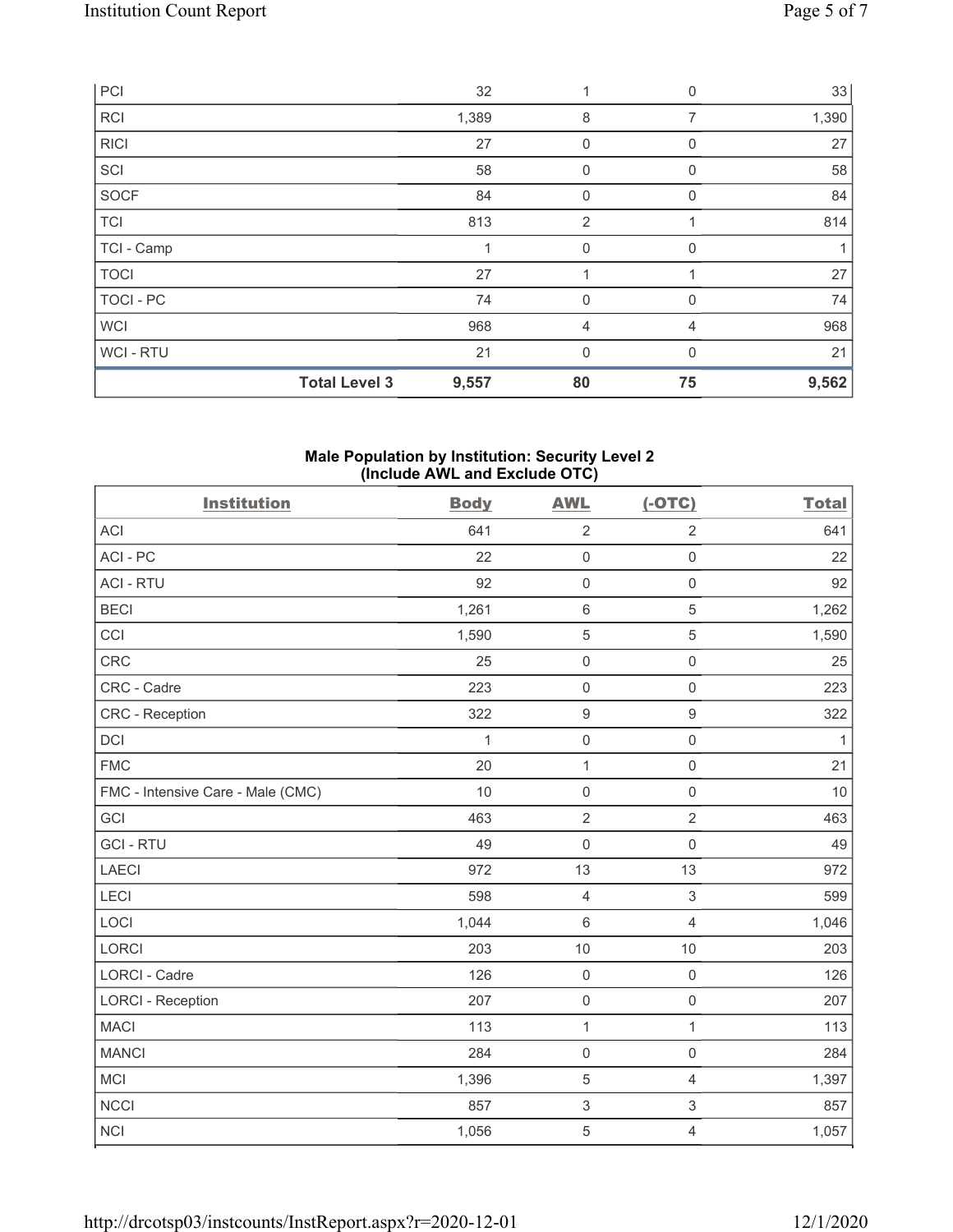|              | <b>Total Level 2</b> | 14,989         | 92           | 82       | 14,999         |
|--------------|----------------------|----------------|--------------|----------|----------------|
| <b>WCI</b>   |                      | 134            | $\mathbf{0}$ | $\Omega$ | 134            |
| TOCI - PC    |                      | 51             | $\mathbf 0$  | 0        | 51             |
| <b>TOCI</b>  |                      |                | $\mathbf 0$  | 0        | $\overline{7}$ |
| <b>TCI</b>   |                      | 86             | $\mathbf 0$  | 0        | 86             |
| <b>SOCF</b>  |                      | 9              | $\mathbf 0$  | 0        | 9              |
| SCI          |                      | 870            | 5            | 4        | 871            |
| <b>RICI</b>  |                      | 995            | 7            | 7        | 995            |
| <b>RCI</b>   |                      | 369            | 3            | 3        | 369            |
| PCI          |                      | 752            | 4            | 2        | 754            |
| <b>OSP</b>   |                      | $\overline{2}$ | 0            | 0        | $\overline{2}$ |
| <b>NEOCC</b> |                      | 139            | 1            |          | 139            |

#### Male Population by Institution: Security Level 1 (Include AWL and Exclude OTC)

| <b>Institution</b>                | <b>Body</b>    | <b>AWL</b>          | $(-OTC)$            | <b>Total</b>     |
|-----------------------------------|----------------|---------------------|---------------------|------------------|
| <b>ACI</b>                        | 518            | $\mathsf 0$         | $\mathsf 0$         | 518              |
| ACI-PC                            | $9\,$          | $\mathsf{O}\xspace$ | $\mathsf{O}\xspace$ | $\boldsymbol{9}$ |
| <b>ACI - RTU</b>                  | 24             | $\mathsf 0$         | $\mathbf 0$         | 24               |
| <b>BECI</b>                       | 704            | 5                   | 5                   | 704              |
| <b>BECI - Camp</b>                | 476            | $\mathbf 0$         | $\mathsf{O}\xspace$ | 476              |
| CCI                               | 498            | $\mathbf{1}$        | $\mathbf{1}$        | 498              |
| <b>CRC</b>                        | 19             | $\mathbf{1}$        | $\mathbf{1}$        | 19               |
| CRC - Cadre                       | $\overline{7}$ | $\mathbf 0$         | $\mathbf 0$         | $\overline{7}$   |
| <b>CRC</b> - Reception            | 251            | $\sqrt{3}$          | 3                   | 251              |
| <b>FMC</b>                        | 252            | $\mathbf{1}$        | $\mathbf{1}$        | 252              |
| FMC - Intensive Care - Male (CMC) | 23             | $\mathbf 0$         | $\mathbf 0$         | 23               |
| GCI                               | 618            | $6\,$               | 3                   | 621              |
| GCI - Camp                        | 472            | $\mathsf 0$         | $\mathsf{O}\xspace$ | 472              |
| <b>GCI-RTU</b>                    | 9              | $\mathsf 0$         | $\mathsf{O}\xspace$ | $9\,$            |
| <b>LAECI</b>                      | 662            | 5                   | 5                   | 662              |
| LECI                              | $\overline{4}$ | $\mathsf 0$         | $\mathsf{O}\xspace$ | $\overline{4}$   |
| LECI - Camp                       | 169            | $\mathbf 0$         | $\mathbf 0$         | 169              |
| LOCI                              | 929            | $\overline{4}$      | $\mathbf{1}$        | 932              |
| <b>LORCI</b>                      | 116            | $\,6\,$             | 5                   | 117              |
| <b>LORCI - Cadre</b>              | 17             | $\mathsf{O}\xspace$ | $\mathsf{O}\xspace$ | 17               |
| <b>LORCI - Reception</b>          | 254            | $\mathsf 0$         | $\mathsf 0$         | 254              |
| MACI - Minimum                    | 1,088          | $\overline{7}$      | $6\,$               | 1,089            |
| <b>MANCI</b>                      | 15             | $\mathbf 0$         | $\mathsf{O}\xspace$ | 15               |
| MANCI - Camp                      | 213            | $\mathsf{O}\xspace$ | $\mathsf{O}\xspace$ | 213              |